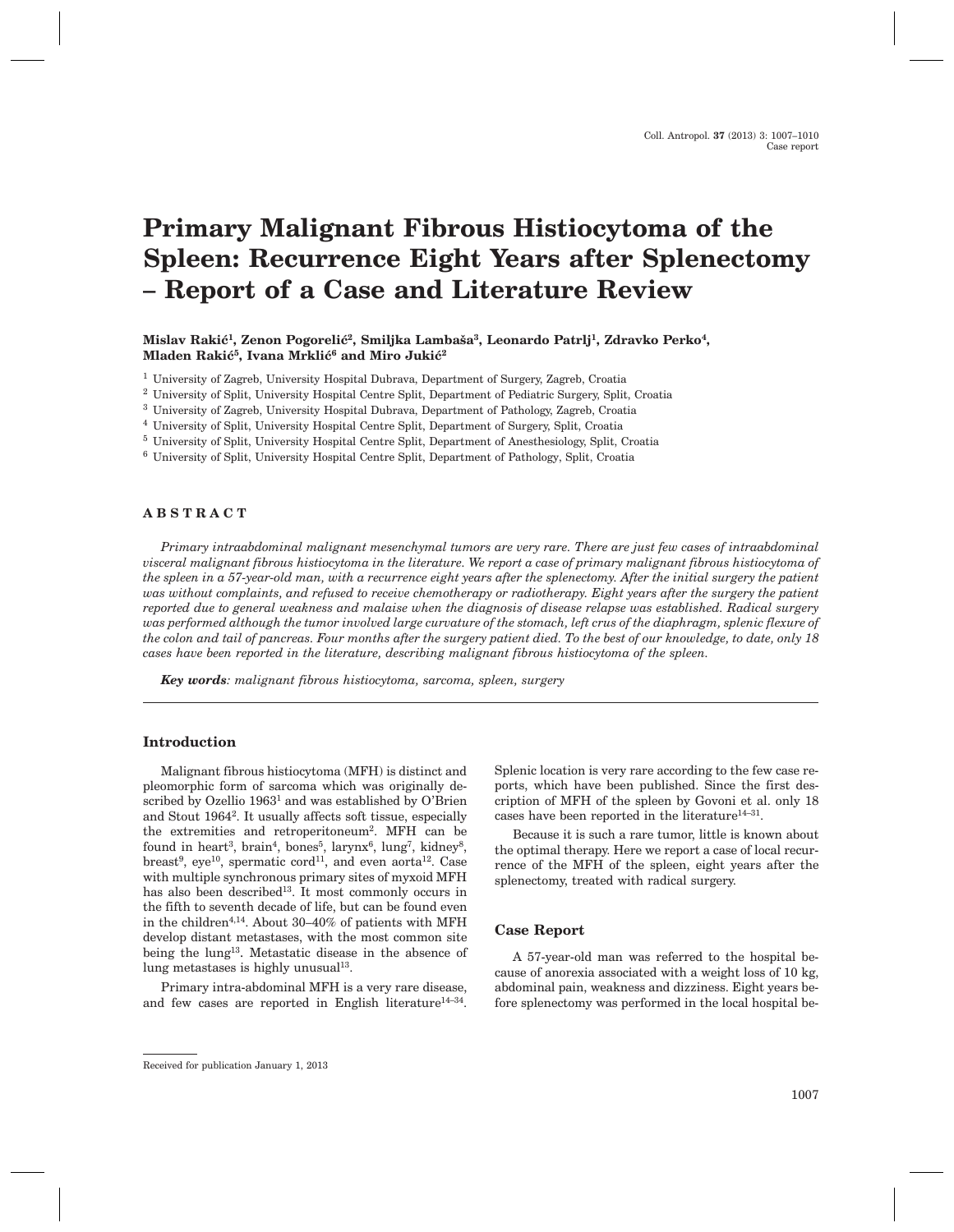cause of tumor of the spleen. At that time pathohistological diagnosis was based on haematoxylin-eosin staining only and finding was consistent with leiomyosarcoma. After the splenectomy the patient was without complaints and refused to receive chemotherapy or radiotherapy. On physical examination, weak, poorly nourished, in mild distress, afebrile and his vital signs were all well within normal limits. Abdomen was soft, non- -tender and painful in left upper quadrant. Bowel sounds were presented. Microcytic anemia was found in blood analysis (erythrocyte:  $2.22 \times 10^{12}$ /L, normal range:  $4.4-$ 5.7 x  $10^{12}$ /L; hemoglobin: 52 mmol/L, normal range: 138–175 mmol/L; hematocrit 0.163 L/L, normal range: 0.415–0.530 L/L; MCV: 73.2 fL, normal range: 86–100 fL). Serum levels of carcinoembryonic antigen (CEA), alpha-fetoprotein (AFP) and carbohydrate antigen 19–9 (CA 19–9) were within normal limits. Gastroduodenoscopy was performed and showed rigid tumor on the large curvature of the stomach. Multislice computed tomography of abdomen showed a large solitary tumor (15 cm x 11 cm) in the left upper abdomen, relating to large curvature of the stomach, left crus of the diaphragm, splenic flexure of colon and pancreatic tail (Fig. 1a). None of the imaging examinations showed findings in the lungs, liver or retroperitoneum.

At laparotomy a large solitary mass (20 cm in the diameter) in the left upper abdomen was noted, relating to an upper part of a large curvature of the stomach, left crus of the diaphragm, splenic flexure of colon and pancreatic tail. Macroscopically there were no intra-abdomi-

nal metastasis and un-block resection of the tumor was performed (Fig. 1b). Gastrectomy, partial resection of the left crus of diaphragm, distal pancreatectomy and left hemicolectomy were performed.

Gross exanimation revealed solid, gray-white firm tumor, measuring 20 cm x 18 cm x 11 cm. Microscopically the tumor was composed of spindle cells arranged in short cellular fascicles showing a storiform pattern with occasional giant multinucleated cells. The mitotic rate was moderate. Chronic inflammatory cells were scattered sparsely throughout the tumor (Fig. 1c). Immunohistochemically tumor cells expressed CD68 (Fig. 1d) and were negative for desmin, SMA, EMA, CD117 and S-100. In summary, the diagnosis of malignant fibrous histiocytoma was made. Paraffin embedded tissue blocks obtained on the previous operation were reexamined and identical morphological and antigenic characteristics were confirmed. Finding was in accordance with diagnosis of MFH, storiform-pleomorphic subtype. During the early postoperative period patient had a left subphrenic abscess which was treated by several ultrasound guided punctions. After seven weeks of hospitalization patient was discharged in good condition. For months after the surgery the patient died.

## **Discussion**

Malignant fibrous histiocytoma is a sarcoma of mesenchymal origin, accounts over 30% of all soft tissue sarcomas<sup>13,35,36</sup>. The major locations of MFH are the deep



*Fig. 1. (a) Abdominal CT: large solitary tumor in the left upper abdomen. (b) Un-block resection of the tumor. (c) Pathological findings: tumor is composed of spindle cells arranged in short fascicles and pleomorphic multinuclear cells. Chronic inflammatory cells are scattered throughout tumor (HEx100). (d) Tumor cells retain immunoractive for CD68 antibody (IHCx400).*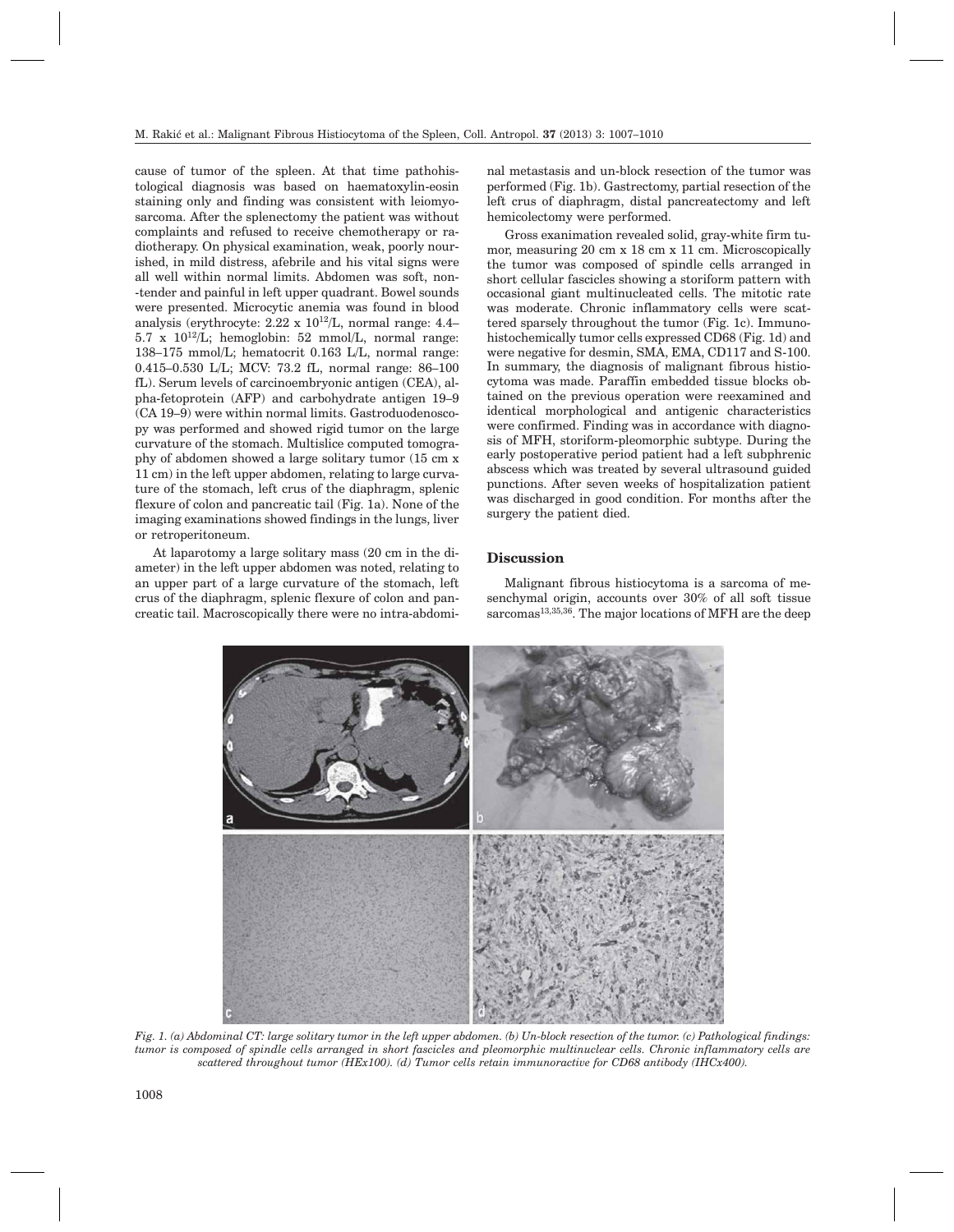tissue of the extremities, trunk and retroperitoneum2,11,16,21. It very rarely affects intraperitoneal organs11,13–35. Men are affected more frequently than women<sup>14,6,35</sup>. The incidence of MFH increases with age, with the majority of patients being over 50 years of  $age^{13,14,35}$ . The local recurrence rate for MFH is 28-51%<sup>13,37,38</sup>. The rate of distant metastasis varies from 30 to 46%37,38.The most common site of distant metastasis was by far the lung (63–91%), followed by lymph nodes (10%) and bone (3–8%), taken as a proportion of all metastatic sites13,37,38.

A number of prognostic factors have been examined in terms of their predictive significance for overall survival and recurrence in MFH by various investigators, in an attempt to better define different prognostic variables in this diverse group of soft tissue sarcomas. The mode of presentation of MFH depends on the primary site of the body affected by the tumor. The final diagnosis is based on the patohistologycal examination which rely on several criteria, such as presence of typical spindle and polygonal cells arranged in a storiform pattern, multinucleated giant cells<sup>39,40</sup> and immunohistochemical reactivity41,42. There are five subtypes of MFH according to histology: storiform-pleomorphic, myxoid, giant cell, inflammatory, angiomatoid<sup>36</sup>. MFH is an aggressive tumor (giant cell has the worst prognosis) with a high potential of metastasis to the other parts of the body, especially to the lung, approximately 2/3 of the patients develop lung metastasis36,37. Factors that are believed to favorably influence recurrence rates and metastasis in myxoid MFH include: small size, superficial location, increased proportion of the myxoid component and low grade<sup>13,36-38</sup>.

Advances in various techniques of chromosomal analysis have prompted many investigators to try and define MFH on a more basic molecular level. Several candidate genes implicated in the pathogenesis of MFH have been recently identified<sup>43-47</sup>.

All reports support the thought that MFH indeed is a very rare tumor and might not be the most common soft tissue sarcoma. Intra-abdominal localization is very rare. This is supported by only 18 cases of MFH of the spleen, which have been reported in the world literature as far as we know14–31. They included 10 men and 8 women. Pa-

## **REFERENCES**

1. OZZELLO L, STOUT AP, MURRAY MR, Cancer, 16 (1963) 331. DOI: 10.1002/1097-0142(196303)16:3<331::AID-CNCR2820160307>3.0 .CO;2-F — 2. O'BRIEN JE, STOUT AP, Cancer, 17 (1964) 1445. DOI: 10. 1002/1097-0142(196411)17:11<1445::AID-CNCR2820171112>3.0.CO;2- G — 3. INOUE H, IGURO Y, MATSUMOTO H, UENO M, HIGASHI A, SAKATA R, Surg Today, 39 (2009) 710. DOI: 10.1007/s00595-008-3920-6 — 4. FUJIMOURA N, SUGITA Y, HIROHATA M, NAOHISA M, TERA-SAKI M, TOKUTMI T, SHIGEMORI M, Paediatric Neurosurgery Basel, 37 (2002) 271. DOI: 10.1159/000066211 — 5. DEMIRALP B, ERLER K, OZTURAN EK, BEK D, OZDEMIR T, KURT B, J Am Podiatr Med Assoc, 97 (2007) 218. — 6. ANGHELINA F, IONITÃ E, CHIUTU L, MOGOAN-TÃ CA, CIOLOFAN S, IOSIF C, CEAUSU M, Rom J Morphol Embryol, 50 (2009) 481. — 7. MAEDA J, OHTA M, INOUE M, OKUMURA M, MI-NAMI M, SHIONO H, MATSUDA H, Surg Today, 37 (2007) 316. DOI: 10.1007/s00595-006-3369-4 — 8. SINGH SK, MANDAL AK, AGARWAL tients' ages range s from 11 to 82 years, predominantly in the fourth or fifth decade of life. All tumors were located in spleen. Two patients had another tumor located in liver<sup>16,22</sup>. One patient had a chronic myelogenous leukemia; the neoplasms were synchronous in their onset and evolution<sup>21</sup>. All tumors were large with an average diameter of 12 cm. The presenting symptoms are usually nonspecific, such as general fatigue, weight loss, fever, and abdominal pain. Spontaneous rupture of the tumor within spleen has been reported in one case  $31$ . The most common histologic subtype are inflammatory and pleomorphic subtype. All patients were treated by surgery, excluding one autopsy  $case^{24}$ . Because it is very rare condition survival rate is unknown, there are reports from 6 to 34 months, and only difference is in our case, where the patient died 100 months after the surgery.

The treatment for MFH is early and radical surgical excision with resection of regional lymph nodes $35$ . Despite radical excision of the tumor with free resection margins recurrence of the tumor or metastasis are not uncommon, especially with high grade tumor<sup>36</sup>. Local recurrence is mainly dependent on the quality of surgical margins, this is most important factor for a metastasis-free and overall survival. Treatment for metastatic disease or recurrence of MFH is also surgical where it is possible48. The effectiveness of adjuvant chemotherapy remains unclear. Some studies suggest that there is no improvement of chemotherapy or adjuvant radiotherapy in overall survival of the MFH patients<sup>49</sup>. This patient did not receive any adjuvant therapy, and after surgery had survival period of 100 months.

#### **Conclusion**

Primary MFH of the spleen are extremely rare so there are no adequate data base for making a evidence based treating protocol. Despite this problem we recommend a radical surgical resection with a radical regional lymphadenectomy. In case of metastases, adjuvant chemotherapy can be considered in selected cases, but whether adjuvant therapy in this neoplasm is necessary or useful remains unclear.

MM, DAS A, Int J Urol, 13 (2006) 1000. DOI: 10.1111/j.1442-2042.2006. 01458.x — 9. AJISAKA H, MAEDA K, UCHIYAMA A, MIWA A, Surg Today, 32 (2002) 887. DOI: 10.1007/s005950200173 — 10. DIAS AC, PE-REIRA LDE S, SAMESHIMA LM, REIS FA, VITAL FILHO J, Arq Bras Oftalmol, 72 (2009) 109. — 11. MARTÍN MARTÍN S, MÜLLER ARTEA-GA C, GARCÍA LAGARTO E, SANZ RUIZ A, RIVERO MARTÍNEZ MD, FERNÁNDEZ DEL BUSTO E, Actas Urol Esp, 32 (2008) 745. — 12. RIEBELING V, LINNÉ R, BÜCKMANN FW, MARKGRAF R, WALTHER OE, SCHOLTEN T, Dtsch Med Wochenschr, 117 (1992) 216. DOI: 10. 1055/s-2008-1062301 — 13. MULER JH, PAULINO AF, ROULSTON D, BAKER LH, Sarcoma, 6 (2002) 51. DOI:10.1080/13577140220127567 — 14. YU JW, LAW KL, CHI CS, CHANG MC, HO WL, Zhonghua Yi Xue Za Zhi, 44 (1989) 271. — 15. GOVONI E, BAZZOCCHI F, PILERI S, MARTI-NELLI G, Histopathology, 6 (1982) 351. DOI: 10.1111/j.1365-2559.1982. tb02729.x — 16. COLOVIC N, CEMERIKIC-MARTINOVIC V, COLOVIC